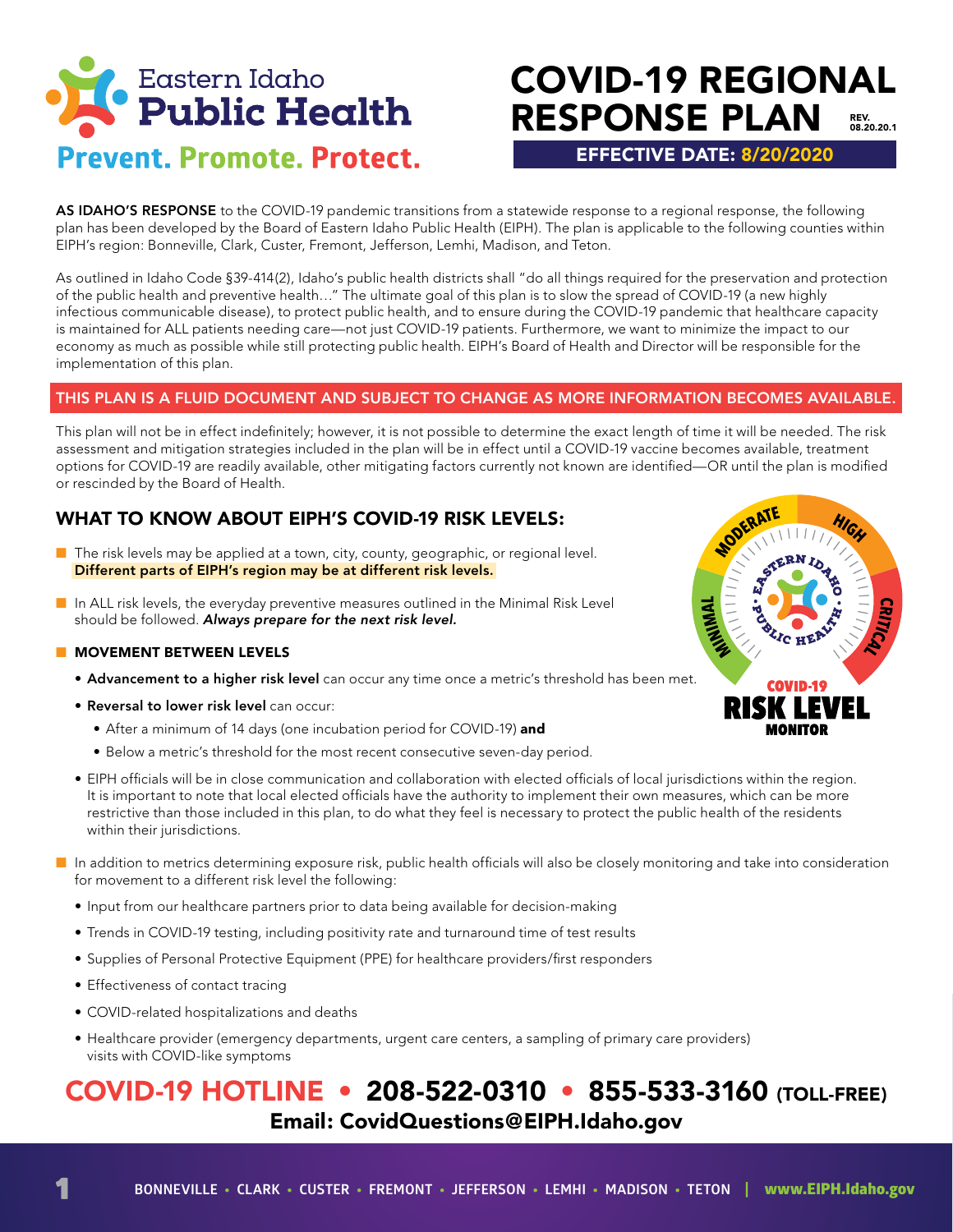

## COVID-19 REGIONAL RESPONSE PLAN REV.<br>08.20.20.1

| <b>RISK LEVEL</b>               | <b>MITIGATION STRATEGIES</b>                                                                                                                                                                                                                                                                                                                                                                                                                                                                                                                                                                                                                                                                                                                                                                                                                                                                                                                                                                                                                                                                                                                                                                 |                                                                                                                                                                                                                                                                                                                                                                                                                                                                                                                                                                                                                                                                                                                                                                                                                                |  |
|---------------------------------|----------------------------------------------------------------------------------------------------------------------------------------------------------------------------------------------------------------------------------------------------------------------------------------------------------------------------------------------------------------------------------------------------------------------------------------------------------------------------------------------------------------------------------------------------------------------------------------------------------------------------------------------------------------------------------------------------------------------------------------------------------------------------------------------------------------------------------------------------------------------------------------------------------------------------------------------------------------------------------------------------------------------------------------------------------------------------------------------------------------------------------------------------------------------------------------------|--------------------------------------------------------------------------------------------------------------------------------------------------------------------------------------------------------------------------------------------------------------------------------------------------------------------------------------------------------------------------------------------------------------------------------------------------------------------------------------------------------------------------------------------------------------------------------------------------------------------------------------------------------------------------------------------------------------------------------------------------------------------------------------------------------------------------------|--|
| <b>MINIMAL</b><br><b>INIMAL</b> | REGARDLESS OF THE RISK LEVEL THROUGHOUT THE REMAINDER OF THE PANDEMIC,<br><b>EVERYONE IS ASKED TO DO THE FOLLOWING: (<math>\sqrt{ }</math> = EVERYDAY PREVENTATIVE MEASURES)</b><br>$\sqrt{\phantom{a}}$ Stay home if you are sick<br>Maintain physical distance of at least 6 feet from others (outside of immediate family) whenever possible<br>■ Wear face coverings that fully cover the nose and mouth in public when physical distancing is not possible<br>or hard to maintain<br>■ Wash hands frequently for at least 20 seconds or use hand sanitizer<br>Carefully monitor your health (refer to EIPH's Decision Tree for more info)<br>• Large gatherings asked to implement: physical distancing, use of face coverings by staff and participants,<br>increased sanitization measures, and increased personal hygiene measures (handwashing/hand sanitizing)<br>• Strongly recommend employers and volunteer organizations require face coverings for employees,<br>volunteers, and customers.<br>· In addition, schools should implement strategies in response to these guidelines and those of<br>Idaho Back to School Framework 2020 (https://www.sde.idaho.gov/re-opening/) |                                                                                                                                                                                                                                                                                                                                                                                                                                                                                                                                                                                                                                                                                                                                                                                                                                |  |
| <b>RISK LEVEL</b>               | <b>METRICS MONITORED</b>                                                                                                                                                                                                                                                                                                                                                                                                                                                                                                                                                                                                                                                                                                                                                                                                                                                                                                                                                                                                                                                                                                                                                                     | <b>MITIGATION STRATEGIES</b>                                                                                                                                                                                                                                                                                                                                                                                                                                                                                                                                                                                                                                                                                                                                                                                                   |  |
| <b>MODERATE</b><br><b>OR</b>    | <b>1. RATE OF ACTIVE CASES &gt; 10/10,000</b><br><b>POPULATION, SUSTAINED FOR 3 DAYS</b><br>*DUE TO SMALLER POPULATIONS, A RATE OF 15/10,000 WILL BE USED<br>Approximate active cases by county<br>to reach above rate:<br>• Bonneville County 120<br>· Clark County (WILL BE HANDLED ON A CASE-BY-CASE BASIS)<br>• Custer County 7*<br>• Fremont County13<br>• Jefferson County  30<br>• Lemhi County 12*<br>· Madison County 40<br>• Teton County 12<br>(IDAHO'S CURRENT ICU ADMISSION RATE IS 1.5% OF ALL<br>POSITIVE CASES. BASED ON THIS CURRENT RATE, THE ABOVE<br>NUMBERS OF ACTIVE CASES COULD YIELD 4 ICU ADMISSIONS<br>EVERY 10 DAYS IN EASTERN IDAHO. ADDITIONAL ADMISSIONS<br>MAY RESULT FROM NON-RESIDENTS OF OUR DISTRICT.)<br>2. HOSPITALS' ICU BED OCCUPANCY<br><b>REACHES 90% 2-3 TIMES PER WEEK</b><br>(SURGE BED CAPACITY STILL AVAILABLE)                                                                                                                                                                                                                                                                                                                                | IN ADDITION TO CONTINUATION OF ALL<br><b>EVERYDAY PREVENTATIVE MEASURES,</b><br>THE FOLLOWING RECOMMENDATIONS<br><b>WILL BE MADE:</b><br>• Issue an order for mandatory face coverings<br>when in public<br>• Restrictions on events and social gatherings<br>• Vulnerable populations (older adults, individuals<br>with underlying health conditions) take extra<br>precautions<br>• Telework where possible and feasible with<br>business operations<br>• Minimizing non-essential travel<br>• Congregate living facilities (long term care,<br>nursing homes, correctional facilities, etc.) to<br>implement strict health policies for staff and<br>visitors to avoid potential outbreaks<br>• Schools should implement strategies in<br>response to these guidelines and those of<br>Idaho Back to School Framework 2020 |  |

and probable) currently monitored by EIPH. Any cases that have been released from monitoring are not included in this number. EIPH will look at this number over a three-day period because one day may be an outlier.

staffed beds, that a hospital can safely expand to during a time of emergency. decision-making for how to triage medical care when it has to be rationed.

*(THE GUIDANCE CAN BE FOUND AT [HTTPS://HEALTHANDWELFARE.IDAHO.](https://healthandwelfare.idaho.gov/Portals/0/Health/ReadyIdaho/CrisisStandardsofCarePlan_Final_
Posted_Signed.pdf) [GOV/PORTALS/0/HEALTH/READYIDAHO/](https://healthandwelfare.idaho.gov/Portals/0/Health/ReadyIdaho/CrisisStandardsofCarePlan_Final_
Posted_Signed.pdf) [CRISISSTANDARDSOFCAREPLAN\\_FINAL\\_](https://healthandwelfare.idaho.gov/Portals/0/Health/ReadyIdaho/CrisisStandardsofCarePlan_Final_
Posted_Signed.pdf) [POSTED\\_SIGNED.PDF.](https://healthandwelfare.idaho.gov/Portals/0/Health/ReadyIdaho/CrisisStandardsofCarePlan_Final_
Posted_Signed.pdf))*